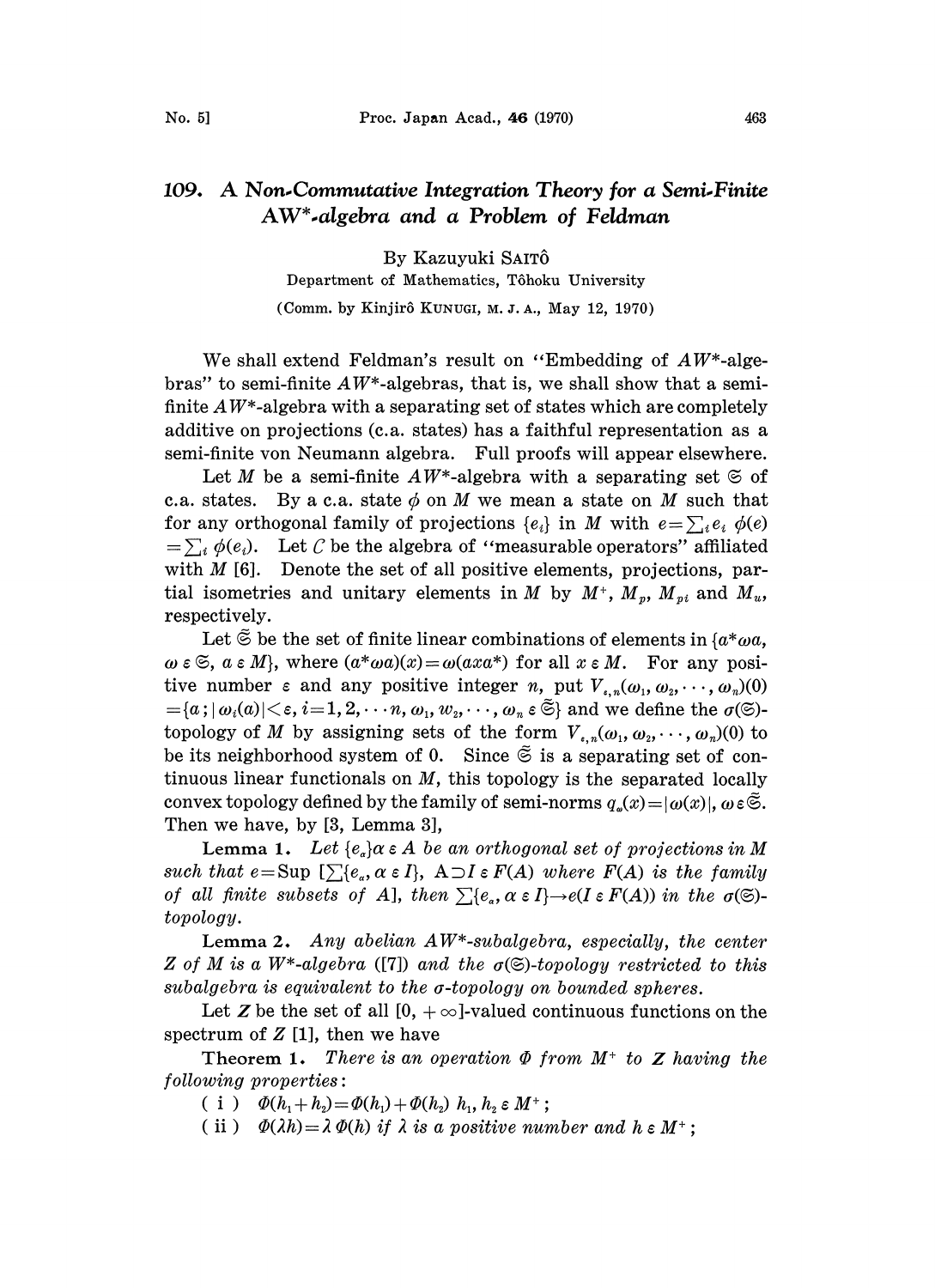(iii)  $\Phi(st) = t \cdot \Phi(s) \cdot s \cdot M^+$ ,  $t \in Z^+$ ;

(iv)  $\Phi(s\iota) = \iota \cdot \Psi(s)$  is  $\varepsilon M$ ,  $\iota \in \mathbb{Z}$ ,<br>
(iv)  $\Phi(uau^{-1}) = \Phi(a)$  if  $a \in M^+$  and  $u \in M_u$ 

 $(v)$  for any  $a \in M^+$  with  $\Phi(a)=0, a=0;$ 

(vi) for every directed increasing net  $\{a_{\alpha}\}\$ in M<sup>+</sup> such that in the  $\sigma(\mathfrak{S})$ -topology for some a in M,  $\Phi(a_{\sigma}) \uparrow \Phi(a)$  in Z;

(vii) for every non-zero a in  $M^+$ , there exists a nonzero b  $\epsilon M^+$ majorized by a such that  $\Phi(b) \in Z^+$ .

Then by the above theorem and  $[3, Lemma 2]$ , we have

**Proposition 1.** In Theorem 1, let  $\mathcal{P}$  be the set {s  $\in$  M,  $s\geq 0$ ,  $\Phi(s)$   $\in$  Z<sup>+</sup>}, then  $\mathcal Q$  is the positive part of a two-sided ideal  $\mathfrak R$  and there exists a unique linear operation  $\phi$  on  $\Re$  to Z which coincides with  $\Phi$  on  $\mathcal{L}$ ; moreover this linear operation satisfies the following properties;

(a) If  $t \in \mathbb{R}$  with  $t \geq 0$  and  $\dot{\phi}(t)=0$  only if  $t=0$ ;

(b)  $\dot{\phi}(st) = \dot{\phi}(ts)$  if  $s \in M$  and  $t \in \mathbb{R}$ ;

(c)  $\phi(st) = s \cdot \phi(t)$  if  $s \in Z$  and  $t \in \mathbb{R}$ ;

(d) let  $\{t_{\alpha}\}\$ be a directed increasing net of positive elements in  $\Re$ such that  $t_{\mu}\rightarrow t$  in the  $\sigma(\mathfrak{S})$ -topology for some positive element t in M and if  ${\lbrace \phi(t_\mu) \rbrace}$  is uniformly bounded, then  $t \in \mathbb{R}$  and  $\dot{\phi}(t)= \text{Sup} {\lbrace \phi(t_\mu),\mu \rbrace}$ ;

(e) every non-negative element in  $M$  is the supremum of a set of non-negative elements in  $\mathfrak{R}.$ 

Now let  $p$  be a finite projection in  $M$  then there is an indexed family  $\{e_{\mu}\}\$  of mutually orthogonal central projections such that  $\sum_{\mu}e_{\mu}$  $=1$  and that for each  $\mu$  pMe<sub>n</sub>p is a  $\sigma$ -finite finite AW<sup>\*</sup>-algebra. Therefore by Proposition 1(e), there is a sequence  $\{p_n^{(\mu)}\}_{n=1}^{\infty}$  of mutually orthogonal projections in  $\Re$  such that  $pe_{\mu}=\sum_{n=1}^{\infty}p_{n}^{(\mu)}$ . Write  $D(p)$  $=\sum_{\mu}\sum_{i=1}^{\infty}\dot{\phi}(p_n^{(\mu)})$  in Z. If p is a properly infinite projection with central carrier  $z(p)$ ,  $D(p)(\omega)$  is defined as  $\infty \cdot z(p)(\omega)$ , thus we have

**Theorem 2.** In M, we can define a dimension function  $D(e)$  with values in  $Z$  for all projections  $e \in M$ , in such a way that

( i )  $D(e)(\omega) < \infty$  except on a non-dense set if and only if e is finite;

(ii) if p, q  $\epsilon M_p$  and pq=0, then  $D(p+q)=D(p)+D(q)$ ;

(iii) for any indexed chain of projections  $\{e_{\lambda}\,;\,\lambda\in\varLambda\}$  in  $M,$   $D(\bigvee\limits_{\lambda\,\epsilon\,\varLambda}\!e_{\lambda})$  $=\text{Sup }{D(e_{\lambda}), \lambda \in \Lambda};$ 

(iv) if u is in  $M_{pi}$ , then  $D(u^*u) = D(uu^*)$ ;

( v) for  $e \in Z_p$  and  $p \in M_p$ ,  $D(e) \neq 0$  and  $D(ep)= eD(p)$ .

Now along the same lines with [8], we introduce the notion of the "convergence nearly everywhere" of sequences in  $\mathcal{C}$ .

Definition 1. We say that a sequence  $\{x(n)\}_{n=1}^{\infty}$  of C converges nearly everywhere (or converges n.e.) to an element x in  $\mathcal C$  if for any positive  $\varepsilon$ , there exist a positive integer  $n_0(\varepsilon)$  and an SDD (strongly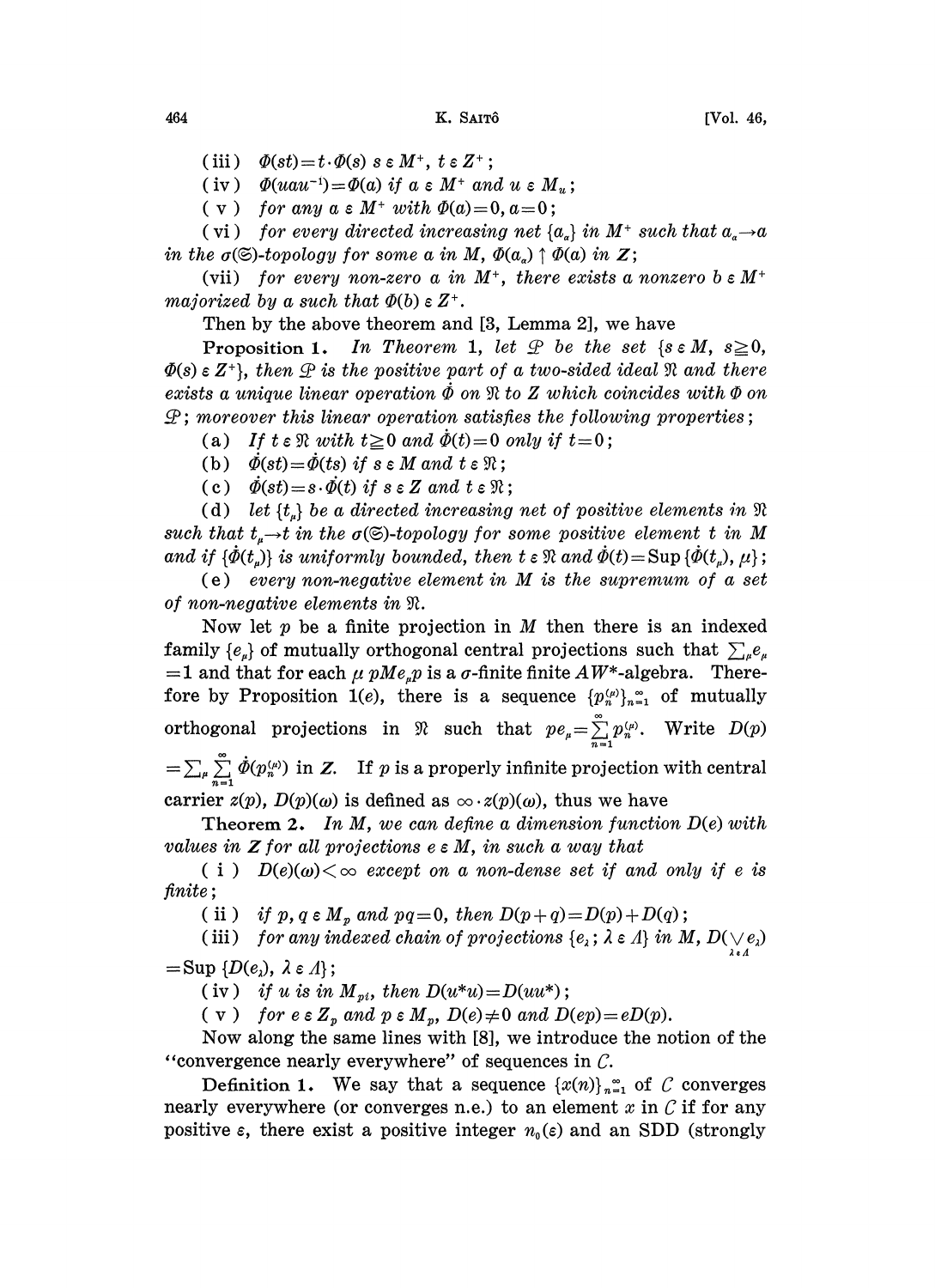dense domain (see [6, Definition 3.1]))  $\{e_n(\varepsilon)\}\$  such that  $(x(n)-x)[e_n(\varepsilon),1]$  $\epsilon \bar{M}$  and  $\|(x(n)-x)[e_n(\epsilon), 1]\|_{\infty} < \epsilon$  for all  $n \geq n_0(\epsilon)$ , where we write  $\|[x, 1]\|_{\infty} = \|x\|$ (see [6, Theorem 3.1, Lemma 5.2]).

Remark. (1) We must note that <sup>a</sup> limit nearly everywhere is unique. Making use of the dimension function (Theorem 2), by the same way as that of I. E. Segal, we have: (2) if  $\{x(n)\}_{n=1}^{\infty}$  and  $\{y(n)\}_{n=1}^{\infty}$ are sequences in  $\mathcal C$  converging n.e. to  $x$  and  $y$  in  $\mathcal C$ , respectively, then  ${x(n)+y(n)}_{n=1}^{\infty}$  converges to  $x+y$  n.e., (3) let  ${x(n)}_{n=1}^{\infty}$  be a sequence in C which converges n.e. to x in  $\mathcal C$  and suppose that there is a central projection e which is  $\sigma$ -finite with respect to the center such that  $x(n)[1-e, 1]$  $=0$  for all *n*, then there exists a strictly increasing subsequence  $\{n_i\}$ of positive integers such that  $\{x(n_i)^*\}_{n=1}^{\infty}$  converges n.e. to  $x^*$  and (4) in (3), for any y in C, there are subsequences  $\{k_i\}$  and  $\{m_i\}$  of positive integers such that  $x(k_i)y \rightarrow xy(i \rightarrow \infty)$  and  $yx(m_i) \rightarrow yx(i \rightarrow \infty)$  nearly everywhere.

Theorem 3. There exists a  $[0, +\infty]$ -valued function  $\tau$  (a faithful  $semi$ -finite trace) on  $M<sup>+</sup>$  having the following properties:

( i ) If a,  $b \in M^+$ , then  $\tau(a+b)=\tau(a)+\tau(b)$ ;

(ii) if  $a \in M^+$  and  $\lambda$  is a positive number,  $\tau(\lambda a) = \lambda \tau(a)$  (we recall here  $0. + \infty = 0$  by our conventions);

(iii) if  $a \in M^+$  and  $u \in M_u$ ,  $\tau(u^*au) = \tau(a)$ ;

(iv)  $\tau(a)=0$  (a  $\epsilon M^+$ ) implies  $a=0$ ;

 $(v)$  for any non-zero a in  $M^+$ , there is a non-zero b in  $M^+$  majorized by a such that  $\tau(b) < \infty$ ;

(vi) let  $\{a_{\alpha}\}\$ be a directed increasing net of positive elements in M such that  $a_a \rightarrow a$  in the  $\sigma(\mathfrak{S})$ -topology for some  $a \in M$ , then  $\tau(a_a) \uparrow \tau(a)$ .

Then, there are a two-sided ideal  $\mathcal{E}$ , whose positive part is  ${a : a \in M^+, \tau(a) < \infty}$  and a linear non-negative functional  $\dot{\tau}$  on  $\mathcal C$  coincides with  $\tau$  on  ${a : a \in M^+, \tau(a) < \infty}$  with the following properties: cides with  $\tau$  on {a; a  $\epsilon M^*$ ,  $\tau(a) < \infty$ } with the following properties:

(a)  $\dot{\tau}(xy) = \dot{\tau}(yx)$  if x or y  $\epsilon \mathcal{E}$ , x and  $y \in M$ ,

(b)  $\dot{\tau}(u^*xu) = \dot{\tau}(x)$  if  $x \in \mathcal{E}$  and  $u \in M_u$ .

Let  $\mathcal F$  be the set  $\{a : a \in M, \tau(\text{LP}(a)) < \infty\}$  (where  $\text{LP}(a)$  is the left projection of a in M), then  $\mathcal F$  is a two-sided ideal contained in  $\mathcal E$  such projection of<br>that  $\mathcal{E}_p = \mathcal{F}_p$ .

Definition 2. An element x in  $C$  is integrable if there exists a sequence  $\{x(n)\}_{n=1}^{\infty}$  in  $\mathcal F$  such that  $[x(n), 1] \rightarrow x(n, e)$  and  $\dot \tau(|x(n)-x(m)|)$  $\rightarrow 0$  as n and  $m \rightarrow \infty$ . The integral of x, in symbol  $\tilde{\tau}(x)$ , is defined by  $\tilde{\tau}(x)=\lim_{n\to\infty}\tilde{\tau}(x(n))$ . The set of all integrable elements in C is denoted by  $L^1(M, \tau)$ .

Remark. Note first that the value  $\tilde{\tau}(x)$  of the integral of x in fact exists and is finite and that it is uniquely determined by any particular such sequences. Moreover by remark (2) following Defini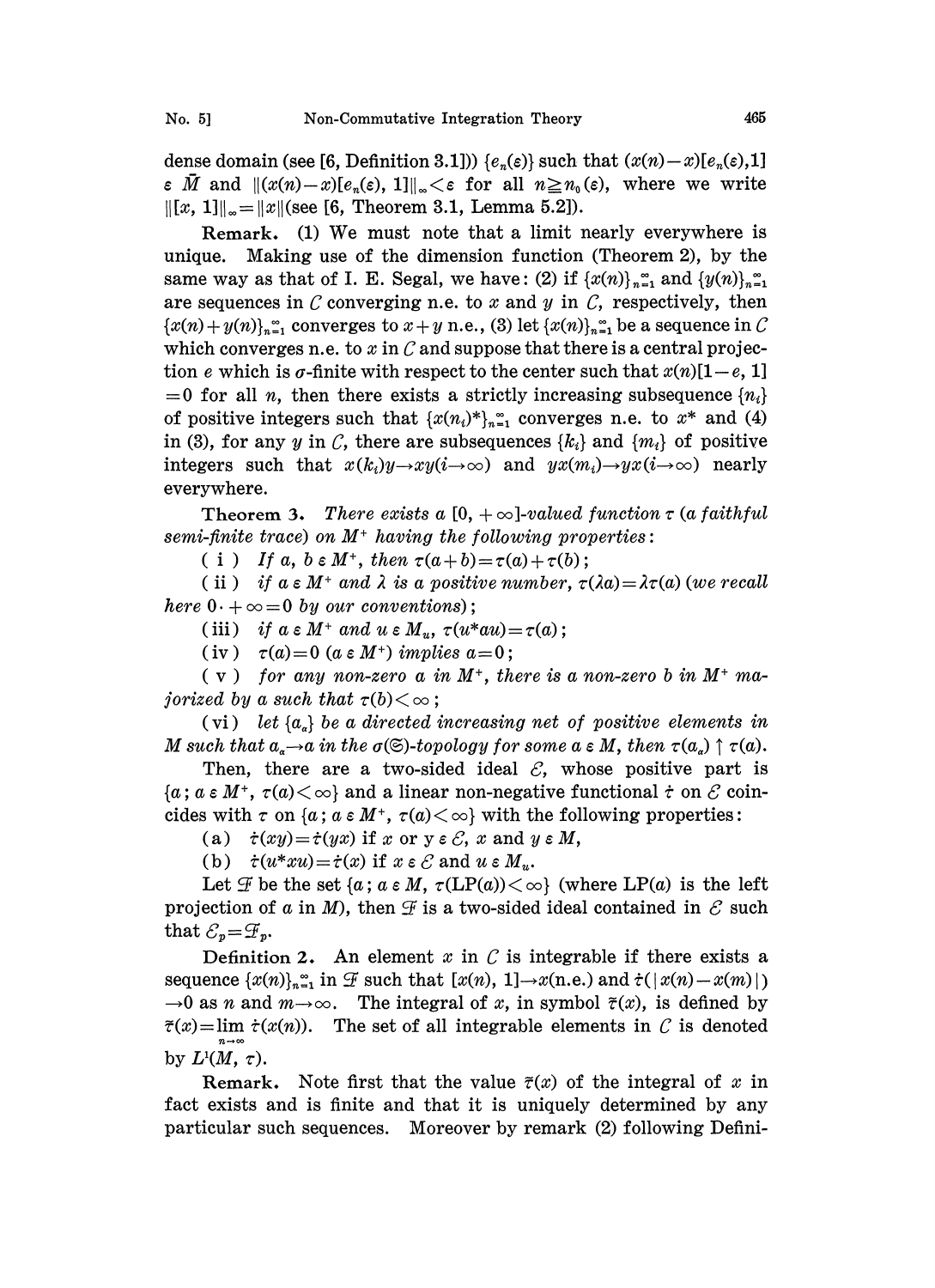tion 1,  $\tilde{\tau}$  is linear on  $L^1(M, \tau)$ . Secondly we note that if  $x \in \mathcal{E}$ , then [x, 1] is integrable and its integral is equal to  $\dot{\tau}(x)$ .

By the remark following Definition 1, we have

**Proposition 2.** (1) For any  $s \in M$  and  $t \in L^1(M, \tau)$ , [s, 1]t, t[s, 1] and  $t^* \varepsilon L^1(M, \tau)$ . Moreover,  $\tilde{\tau}([s, 1]t) = \tilde{\tau}(t[s, 1])$  and  $\tilde{\tau}(t^*) = \overline{\tilde{\tau}(t)}$  (where

(2) If  $p(\varepsilon M_p)$  is integrable, then  $p \varepsilon \mathcal{E}_p$  and  $\tilde{\tau}([p, 1]) = \dot{\tau}(p)$ .

 $\overline{\alpha}$  is the complex conjugate of a complex number  $\alpha$ ).<br>
(2) If  $p(\varepsilon M_p)$  is integrable, then  $p \varepsilon \mathcal{E}_p$  and  $\tilde{\tau}([p, 1]) = \dot{\tau}(p)$ .<br>
(3) For any  $t \varepsilon L^1(M, \tau)$ , we define  $||t||_1 = \text{Sup } \{|\tilde{\tau}([s, 1]t)|, s \varepsilon M\}$  $||s|| \leq 1$ . Then the function  $t \rightarrow ||t||_1(t \in L^1(M, \tau))$  satisfies actually the properties of  $a$  norm:

(a)  $0 \leq ||t||_1 < \infty$  for  $t \in L^1(M, \tau)$  and  $||t||_1 = 0$  if and only if  $t = 0$ ,

(b)  $||s+t||_1 \leq ||s||_1 + ||t||_1$  if s, t  $\varepsilon L^1(M, \tau)$ ,

(c)  $\|\lambda t\|_1 = |\lambda| \cdot \|t\|_1$  if  $t \in L^1(M, \tau)$  and  $\lambda$  is a complex number,

(d)  $||t||_1 = ||t^*||_1$ ,

(e) if  $s \in M$ , then  $\|[s, 1]t\|_1 \leq ||s|| ||t||_1$  and  $||t[s, 1]||_1 \leq ||s|| ||t||_1$ .

(4) The integral of a non-negative integrable element of  ${\cal C}$  is nonnegative.

Definition 3. Let  $L^2(M, \tau)$  be the set  $\{t : t \in \mathcal{C}, t^*t = |t|^2 \in L^1(M, \tau)\}\$ and we define  $||t||_2 = \tilde{\tau}(||t|^2)^{1/2}$  for  $t \in L^2(M, \tau)$ .

Proposition 3. (1) If  $s, t \in L^2(M, \tau)$ , then  $s^*t \in L^1(M, \tau)$  and  $||\tilde{\tau}(s*t)|^2 \leq ||s||_2^2 ||t||_2^2.$ 

(2)  $||t||_2 = \sup {||ts||_1, ||s||_2 \le 1, ts \in L^1(M, \tau)}$  (for  $t \in L^2(M, \tau)$ ) and  $L^{2}(M, \tau)$  is a pre-Hilbert space with respect to the norm  $|| \cdot ||_2$ . More $over this norm satisfies:$ 

(a)  $||t^*||_2=||t||_2=||t||_2$  for  $t \in L^2(M, \tau)$ ,

(b) for any  $s \in M$  and  $t \in L^2(M, \tau)$ ,  $[s, 1]t$  and  $t[s, 1]$  are in  $L^2(M, \tau)$ . Moreover  $||[s, 1]t||_2 \leq ||s|| ||t||_2$  and  $||t[s, 1]||_2 \leq ||s|| ||t||_2$ .

Theorem 4.  $\mathcal{F}(\equiv \{(x, 1], x \in \mathcal{F}\})$  is norm-dense in  $L^2(M, \tau)$  and  $L^{1}(M, \tau)$ , respectively. Moreover  $L^{1}(M, \tau)$  (resp.  $L^{2}(M, \tau)$ ) is a Banach space with respect to the norm  $|| \cdot ||_1$  (resp.  $|| \cdot ||_2$ ). In particular,  $L^{2}(M, \tau)$  is a Hilbert space.

Now let us consider the left regular representation of M, which is defined by  $\pi_i(x)a = [x, 1]a$ ,  $a \in L^2(M, \tau)$ ,  $x \in M$ . Then by Proposition 3,  $\pi_1(x)$  is a bounded linear operator on  $L^2(M, \tau)$  for each  $x \in M$ . On the other hand  $\pi_1(x)=0$ , then  $[x, 1]a=0$  for all  $a \in L^2(M, \tau)$ . Since  $\tau$  is semi-finite, there is an orthogonal set  $\{e(\alpha)\}\$  of projections in  $\mathcal F$  such that  $\sum e(\alpha) = 1$ . Therefore  $\overline{F} \subset L^{2}(M, \tau)$  implies that  $xe(\alpha) = 0$  for all  $\alpha$ . Hence by [4, Lemma 2.2],  $x=0$ . Therefore  $\pi_i(\cdot)$  is a  $\ast$ -isomorphism of M into  $B(L^2(M, \tau))$  (where  $B(L^2(M, \tau))$  is the algebra of all bounded linear operators on  $L^2(M, \tau)$ ).

Let  ${g_i}_{i_1}$  be a set of mutually orthogonal projections of M with  $e = \sum_{i=1}^{\infty} g_i$ , then for each a